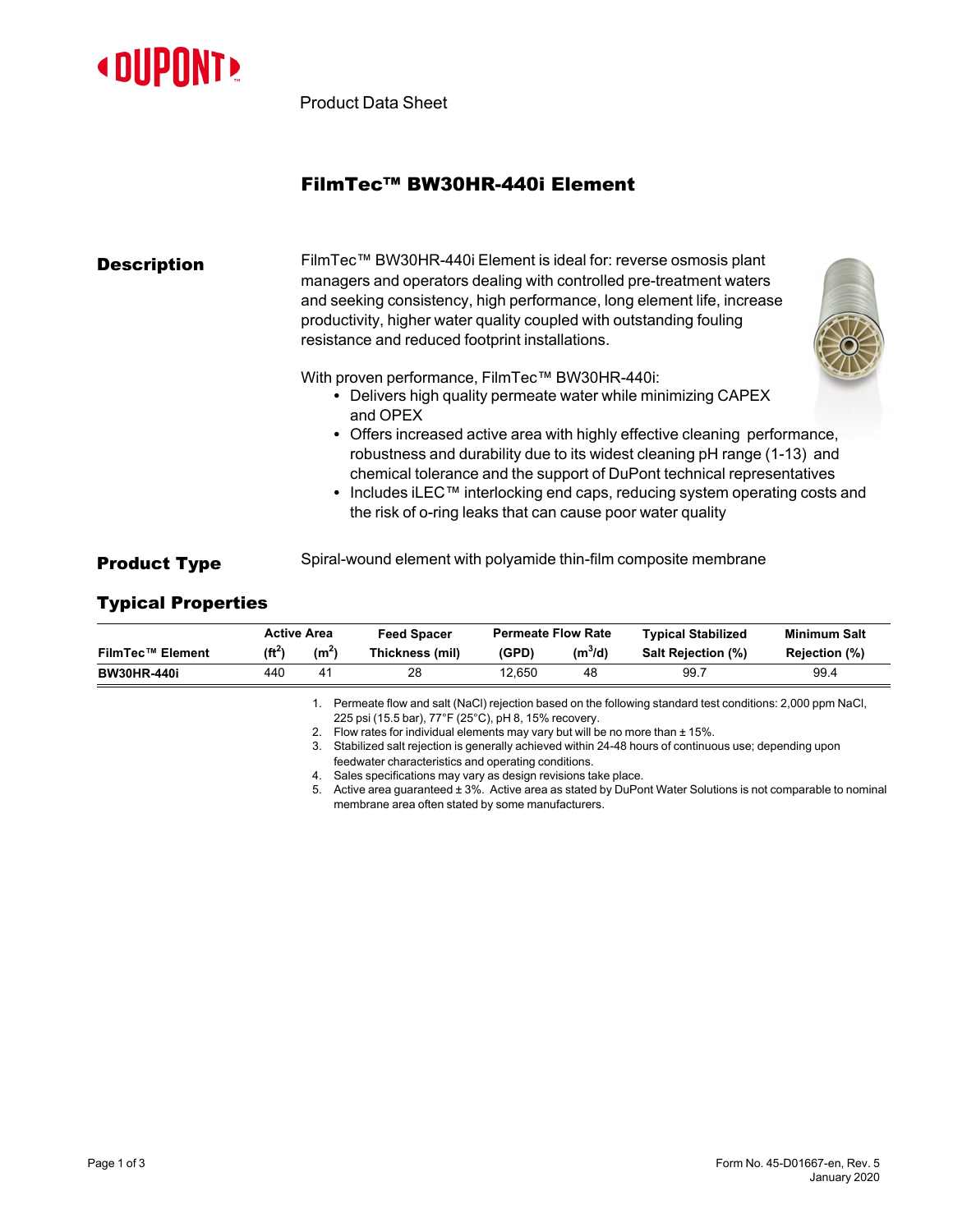## Element **Dimensions**



|                    |       | Dimensions - inches (mm)                                                              |       |       |       |      |          | 1 inch = $25.4$ mm |
|--------------------|-------|---------------------------------------------------------------------------------------|-------|-------|-------|------|----------|--------------------|
|                    |       | ∼                                                                                     |       |       |       |      |          |                    |
| FilmTec™ Element   | (in.) | (mm)                                                                                  | (in.) | (mm)  | (in.) | (mm) | (in.)    | (mm)               |
| <b>BW30HR-440i</b> | 40.0  | 1.016                                                                                 | 40.5  | 1.029 | 7.9   | 201  | 1.125 ID | 29 ID              |
|                    |       | . Refer to FilmTec™ Design Guidelines for multiple-element systems of 8-inch elements |       |       |       |      |          |                    |

(Form No. 45-D01695-en).

2. Element to fit nominal 8-inch (203-mm) I.D. pressure vessel.

3. Individual elements with iLEC™ endcaps measure 40.5 inches (1,029 mm) in length (B). The net length (A) of

|                                               | the elements when connected is 40.0 inches (1,016 mm).                       | 3. Individual elements with ILEC <sup>(w</sup> ) endcaps measure 40.5 inches (1,029 mm) in length (B). The net length (A) (                                                                                                                                                                                                                                                                                                                                          |  |  |  |  |  |  |
|-----------------------------------------------|------------------------------------------------------------------------------|----------------------------------------------------------------------------------------------------------------------------------------------------------------------------------------------------------------------------------------------------------------------------------------------------------------------------------------------------------------------------------------------------------------------------------------------------------------------|--|--|--|--|--|--|
| <b>Operating and</b>                          | Maximum Operating Temperature <sup>a</sup>                                   | $113^{\circ}F(45^{\circ}C)$                                                                                                                                                                                                                                                                                                                                                                                                                                          |  |  |  |  |  |  |
| <b>Cleaning Limits</b>                        | <b>Maximum Operating Pressure</b>                                            | 600 psig (41 bar)                                                                                                                                                                                                                                                                                                                                                                                                                                                    |  |  |  |  |  |  |
|                                               | Maximum Element Pressure Drop                                                | 15 psig (1.0 bar)                                                                                                                                                                                                                                                                                                                                                                                                                                                    |  |  |  |  |  |  |
|                                               | pH Range                                                                     |                                                                                                                                                                                                                                                                                                                                                                                                                                                                      |  |  |  |  |  |  |
|                                               | Continuous Operation <sup>a</sup>                                            | $2 - 11$                                                                                                                                                                                                                                                                                                                                                                                                                                                             |  |  |  |  |  |  |
|                                               | Short-Term Cleaning (30 min.) b                                              | $1 - 13$                                                                                                                                                                                                                                                                                                                                                                                                                                                             |  |  |  |  |  |  |
|                                               | Maximum Feed Silt Density Index (SDI)                                        | SDI <sub>5</sub>                                                                                                                                                                                                                                                                                                                                                                                                                                                     |  |  |  |  |  |  |
|                                               | Free Chlorine Tolerance c                                                    | $< 0.1$ ppm                                                                                                                                                                                                                                                                                                                                                                                                                                                          |  |  |  |  |  |  |
|                                               | c.<br>Dechlorinating Feedwater (Form No. 45-D01569-en) for more information. | Under certain conditions, the presence of free chlorine and other oxidizing agents will cause premature<br>membrane failure. Since oxidation damage is not covered under warranty, DuPont Water Solutions<br>recommends removing residual free chlorine by pretreatment prior to membrane exposure. Please refer to                                                                                                                                                  |  |  |  |  |  |  |
| Additional<br>Important<br><b>Information</b> | • Start-Up Sequence (Form No. 45-D01609-en)                                  | Before use or storage, review these additional resources for important information:<br>• Usage Guidelines for FilmTec™ 8" Elements (Form No. 45-D01706-en)                                                                                                                                                                                                                                                                                                           |  |  |  |  |  |  |
| <b>Product</b><br>Stewardship                 |                                                                              | DuPont has a fundamental concern for all who make, distribute, and use its products, and<br>for the environment in which we live. This concern is the basis for our product stewardship<br>philosophy by which we assess the safety, health, and environmental information on our<br>products and then take appropriate steps to protect employee and public health and our<br>environment. The success of our product stewardship program rests with each and every |  |  |  |  |  |  |

manufacture, use, sale, disposal, and recycle of each product.

individual involved with DuPont products—from the initial concept and research, to